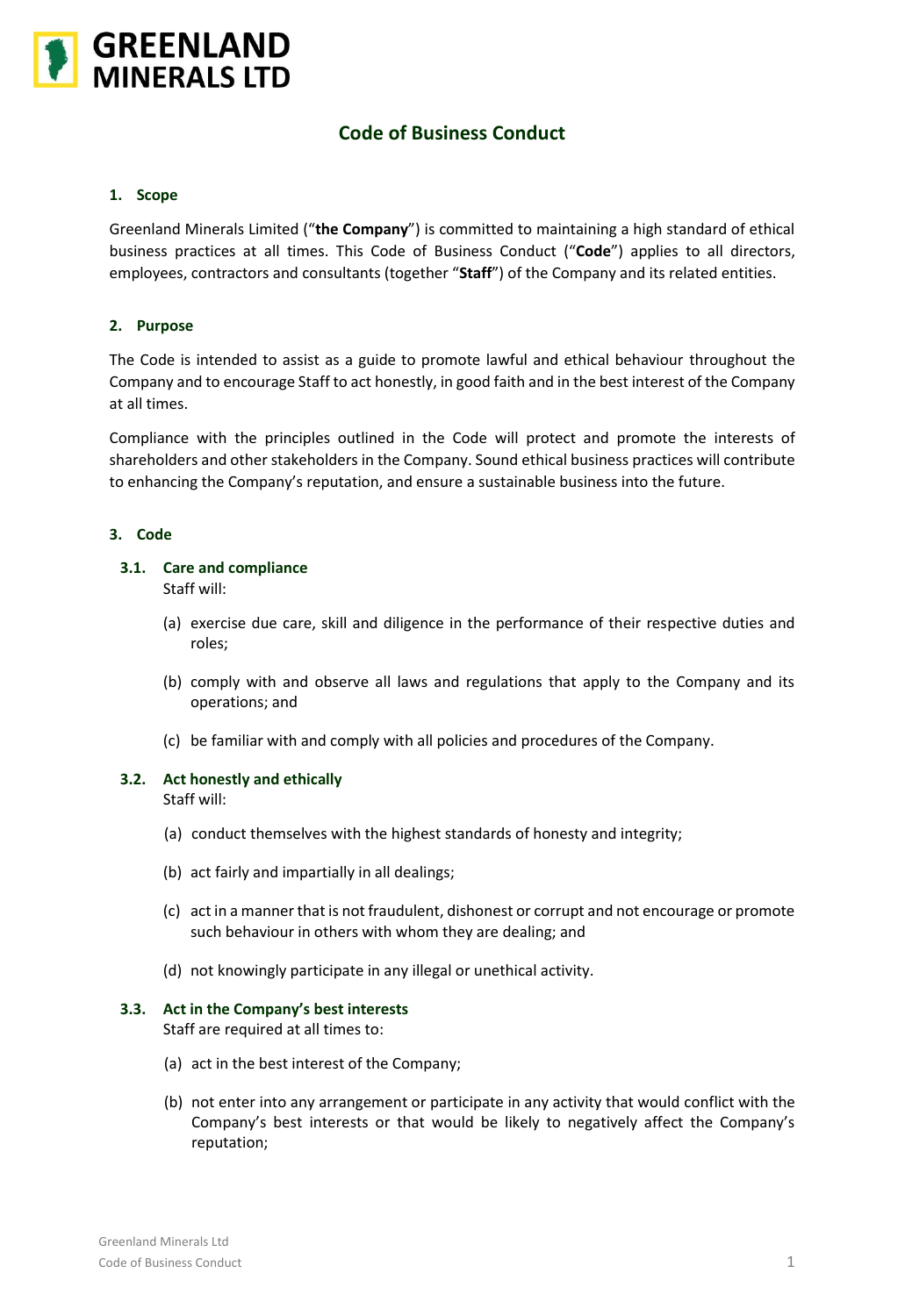

- (c) protect the Company's assets and not steal, misappropriate or misuse the Company's assets; and
- (d) not make improper use of their position within the Company, including by:
	- (i) taking improper advantage of their position or opportunities arising from their position for potential gain;
	- (ii) using property or information of the Company or its stakeholders for personal gain or to cause detriment to the Company or its stakeholders; or
	- (iii) the soliciting or receiving of benefits from third parties for personal advantage or material gain.

# **3.4. Conflicts of interest**

Staff shall ensure that they are not in a position where their personal interests are or could be in conflict with the interests of the Company. In the event that a member of Staff has or becomes aware of an actual or perceived conflict between personal interests and the interests of the Company, the Staff member shall immediately notify the Company Secretary.

# **3.5. Use of knowledge and information**

- (a) Staff shall not improperly use knowledge, information, documents or other Company resources;
- (b) Staff must respect, protect and maintain the confidentiality of information about the Company, other members of Staff and any third parties with whom the Company is dealing;
- (c) Staff must comply with the Company's Securities Trading Policy and Continuous Disclosure Policy (available on the Company's website).

# **3.6. Gifts, Entertainment and Benefits**

Staff must not seek, accept, provide, offer or cause to be provided any bribes, kickbacks, gifts, entertainment, payments, gratuities or any other benefit (collectively Benefits) where the Benefit is being provided to obtain or retain business, to influence decision making or to otherwise obtain or retain a business advantage that is not legitimately due.

Low value gifts and entertainment which are appropriate in the circumstances, do not have the potential to embarrass the Company and are consistent with local customs and traditions are allowable but must be reported to the Company Secretary, for inclusion in a gifts register.

The making of facilitation payments to expedite routine services or administrative actions is illegal in a number of countries and every effort should be made to resist such payments. Requests for facilitation payments must be reported to the Staff member's manager who is required to consult with the Company Secretary on the appropriate action to be taken to deal with the request.

# **3.7. Standards of Behaviour**

The Company is committed to providing a work environment in which every Staff member is treated fairly and with respect, where equal opportunity is provided to all employees and that is free from unlawful discrimination and workplace harassment.